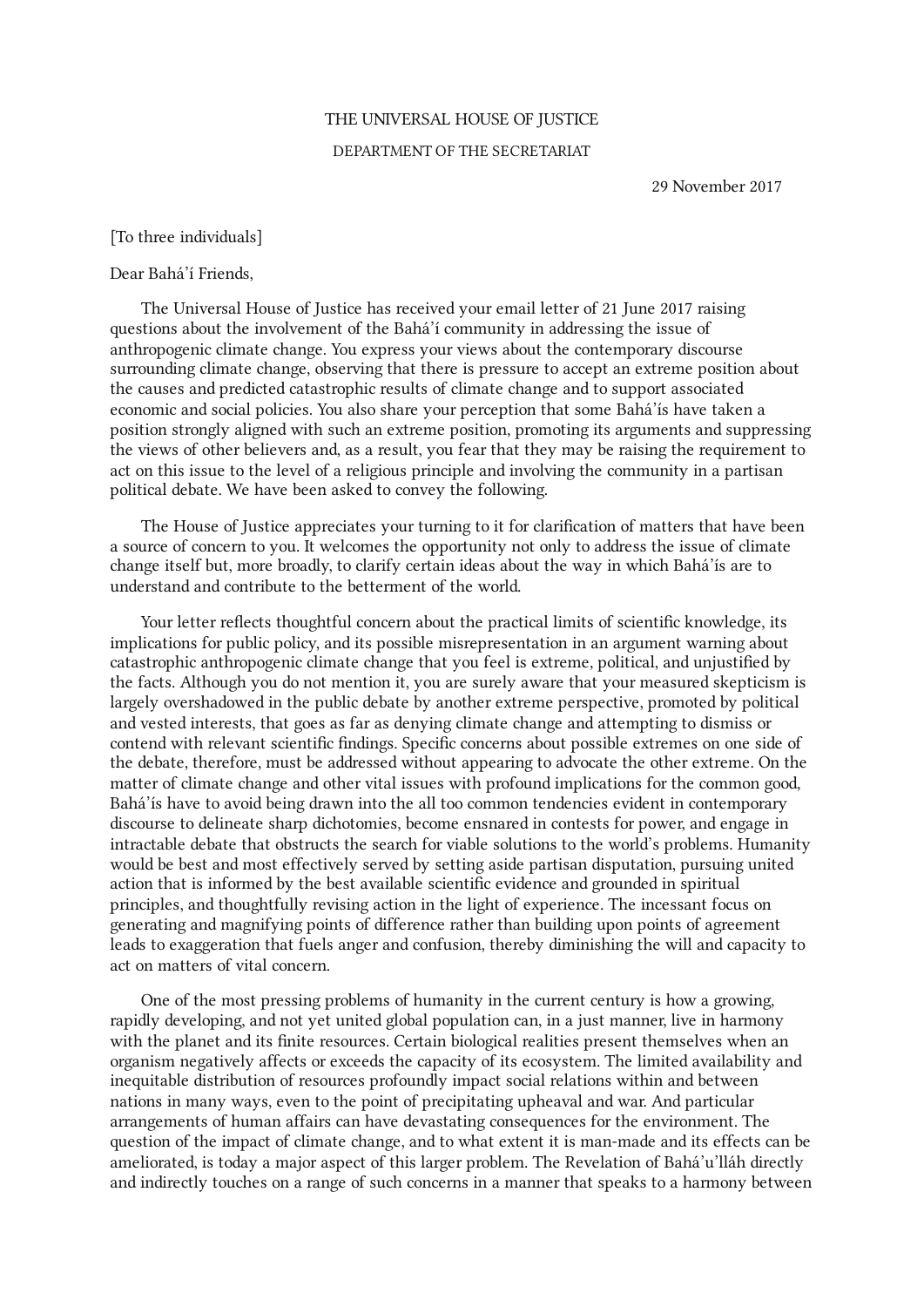society and the natural world. It is essential, therefore, that Bahá'ís contribute to thought and action regarding such matters.

Among the Bahá'í teachings are those concerning the importance of science. "Great indeed is the claim of scientists ... on the peoples of the world," Bahá'u'lláh observed. 'Abdu'l-Bahá wrote that the "sciences of today are bridges to reality" and repeatedly emphasized that "religion must be in conformity with science and reason." Significantly, on an occasion when a scientific question was asked of Shoghi Effendi, he responded in a letter written on his behalf that "we are a religion and not qualified to pass on scientific matters." And in reply to scientific issues raised on a number of occasions, he consistently advised Bahá'ís that such matters would need to be investigated by scientists.

Scientific inquiry into the question of human contributions to global warming has gradually unfolded over a century of investigation and, more recently, with intense scrutiny. While there will naturally be differences of view among individual scientists, there does exist at present a striking degree of agreement among experts in relevant fields about the cause and impact of climate change. Sound scientific results, obtained through the employment of sound scientific methods, produce knowledge that can be acted upon; ultimately, the outcomes of action must stand the test of further scientific inquiry and the objective facts of the physical world. In the spectrum of issues under discussion—which includes the extent of human contribution, projections of the possible future consequences, and alternatives for response—some aspects are, of course, less supported than others by scientific findings and hence subject to additional critical analysis.

A phenomenon as complex as climate change cannot be reduced to simple propositions or simplistic policy prescriptions. Even when there is agreement on some underlying facts, there may be a diversity of views about what to do in response to those facts, and the problem is compounded when uncertainty exists or when basic facts are contested for partisan reasons. But while there may indeed be a localized and highly charged political component to the public discussion, more remarkable is the fact that at a time when nations have difficulty reaching agreement on many important issues, the governments of nearly every country on earth have reached political consensus on a joint framework, in the Paris accord, to respond to climate change in a manner that is anticipated to evolve over time as experience accumulates. More than a century ago, 'Abdu'l‑Bahá referred to "unity of thought in world undertakings, the consummation of which will erelong be witnessed." The recently adopted international agreement on climate change, irrespective of any shortcomings and limitations it may have, offers another noteworthy demonstration of that development anticipated by 'Abdu'l-Bahá. The agreement represents a starting point for constructive thought and action that can be refined or revised on the basis of experience and new findings over time.

While as a fundamental principle Bahá'ís do not engage in partisan political affairs, this should not be interpreted in a manner that prevents the friends from full and active participation in the search for solutions to the pressing problems facing humanity. Given that the question of climate change gives rise to social, economic, and environmental concerns across the world, interested Bahá'ís and Bahá'í institutions and agencies have naturally addressed it, whether at local, regional, national, or international levels. However, this does not mean that conclusions about scientific findings on climate change associated with such initiatives should be construed or presented as matters of religious conviction or obligation. Different Bahá'ís will, given their range of backgrounds, understand ideas about science and climate change in different ways and feel impelled to act differently, and there is no obligation for them to have uniformity of thought in such matters. Whenever Bahá'ís do participate in activities associated with this topic in the wider society, they can help to contribute to a constructive process by elevating the discourse above partisan concerns and self-interest to strive to achieve unity of thought and action. A range of Bahá'í concepts can inform these efforts; the letter of the House of Justice dated 1 March 2017, for example, addresses moral questions of consumption and excessive materialism that are associated